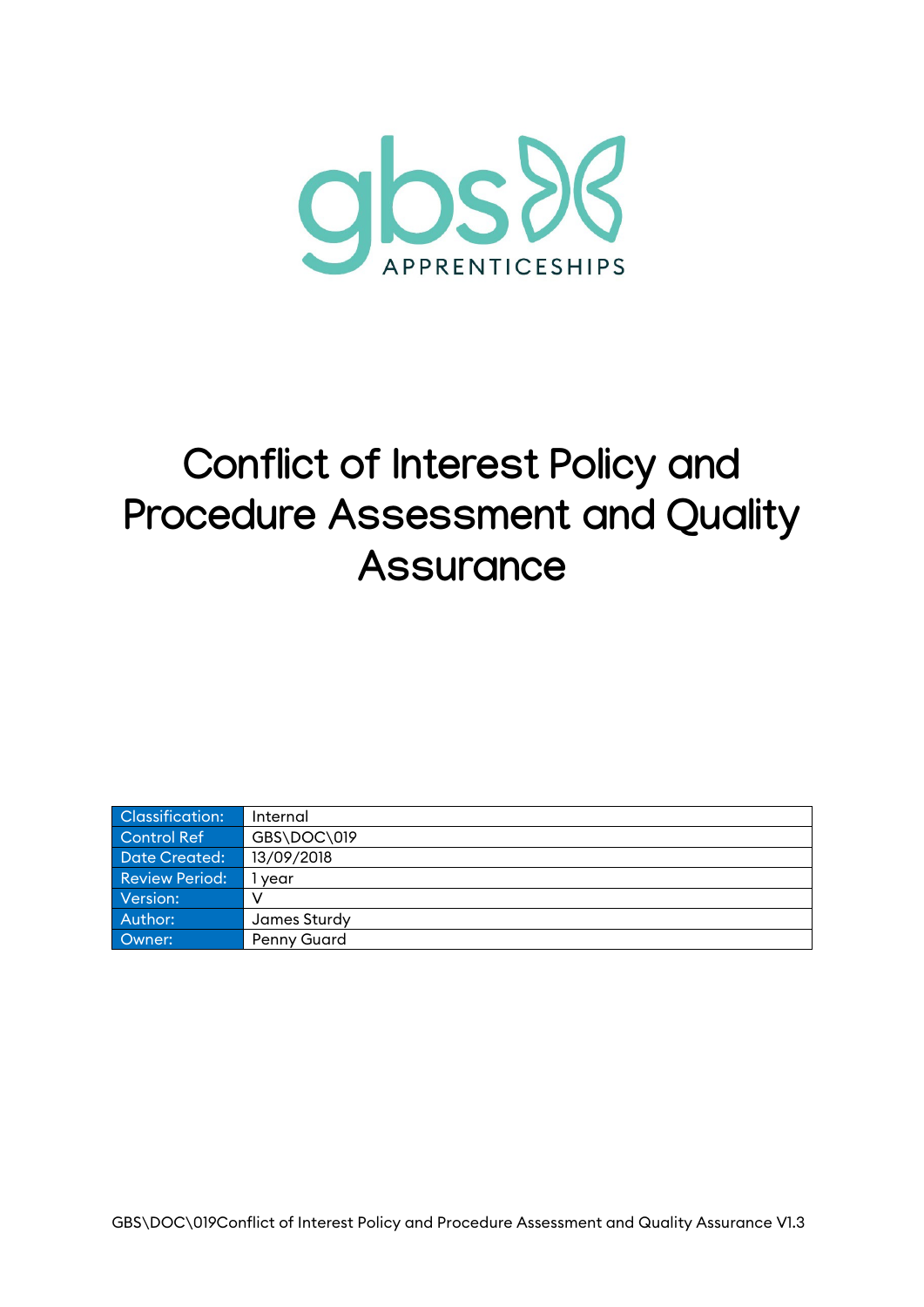#### Version Control

| Author             | <b>Change Description</b> | Date       | Version |
|--------------------|---------------------------|------------|---------|
| James Sturdy       | <b>Initial Draft</b>      | 13/09/2018 | 0.1     |
| Penny Guard        | <b>Annual Review</b>      | 12/12/2019 | 1.0     |
| <b>Chris Guard</b> | <b>Rebranded Draft</b>    | 09/09/2020 | 1.1     |
| Penny Guard        | <b>Annual Review</b>      | 23/09/2020 | 1.2     |
| Penny Guard        | <b>Annual Review</b>      | 30/9/2021  | 1.3     |
|                    |                           |            |         |

#### Reviewers

| <b>Name</b> | Title / Role             | Date Issued | Version |
|-------------|--------------------------|-------------|---------|
| Penny Guard | Quality Director         | 12/12/2019  | 1.0     |
| Penny Guard | Quality Director         | 23/09/2020  | $1.2\,$ |
| Penny Guard | <b>Managing Director</b> | 30/9/2021   | 1.3     |

#### Approved by

| Name <sup>1</sup> | Title / Role<br><b>Date Approved</b> |            | <b>Nersion</b> |
|-------------------|--------------------------------------|------------|----------------|
| Penny Guard       | <b>Quality Director</b>              | 13/09/2018 |                |
| Board             | Board                                | 2/10/2021  | 1 ລ<br>ں ، ا   |
|                   |                                      |            |                |

#### Post Approval Distribution

| <b>Name</b> | Title / Role  | Date               | Version |
|-------------|---------------|--------------------|---------|
|             |               | <b>Distributed</b> |         |
| All Staff   | N/A           | 13/09/2018         | 1.0     |
| All Staff   |               | 23/09/2020<br>1.2  |         |
| All Staff   | Cirtus update |                    | 1.3     |
|             |               | Oct 2021           |         |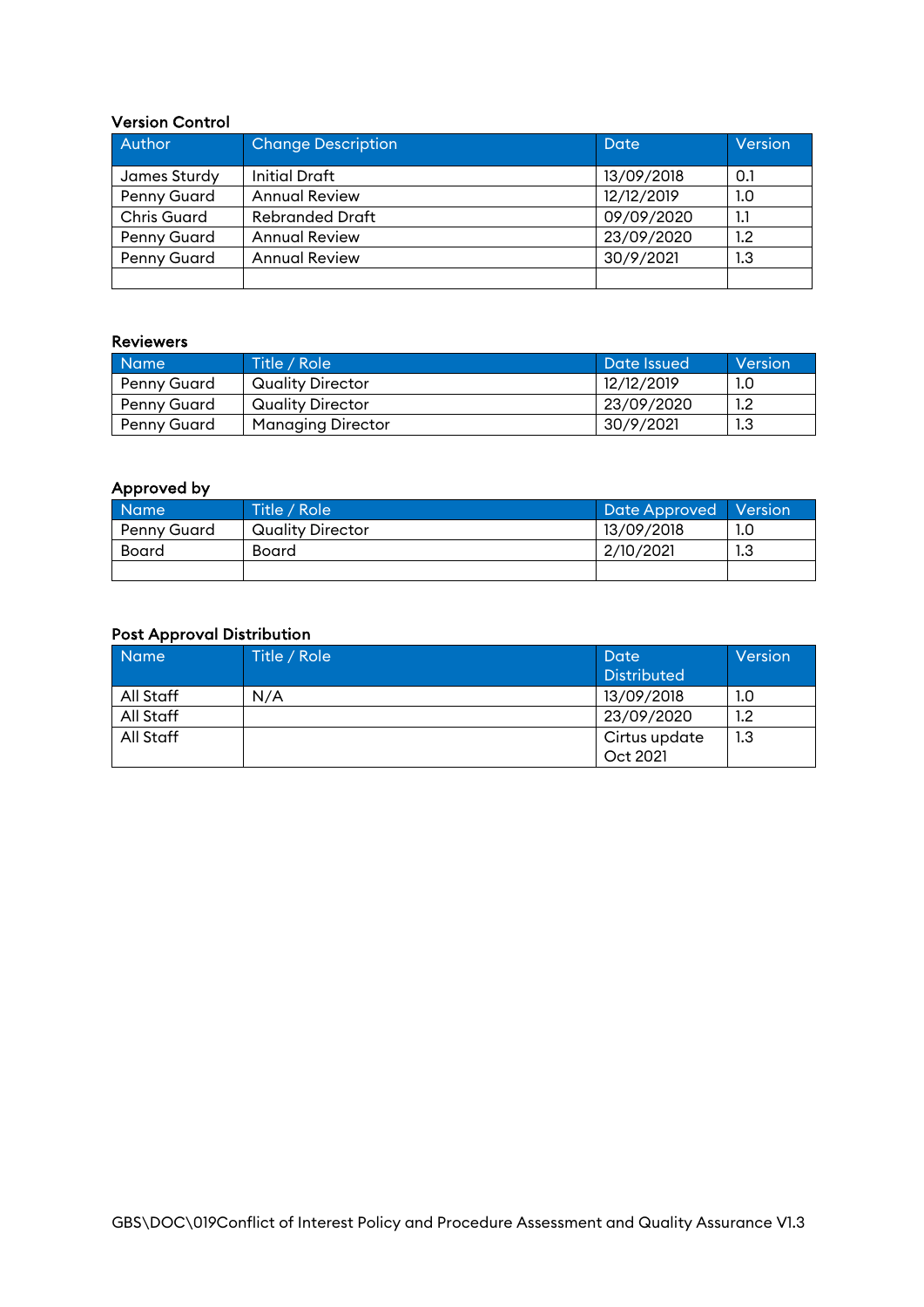# Contents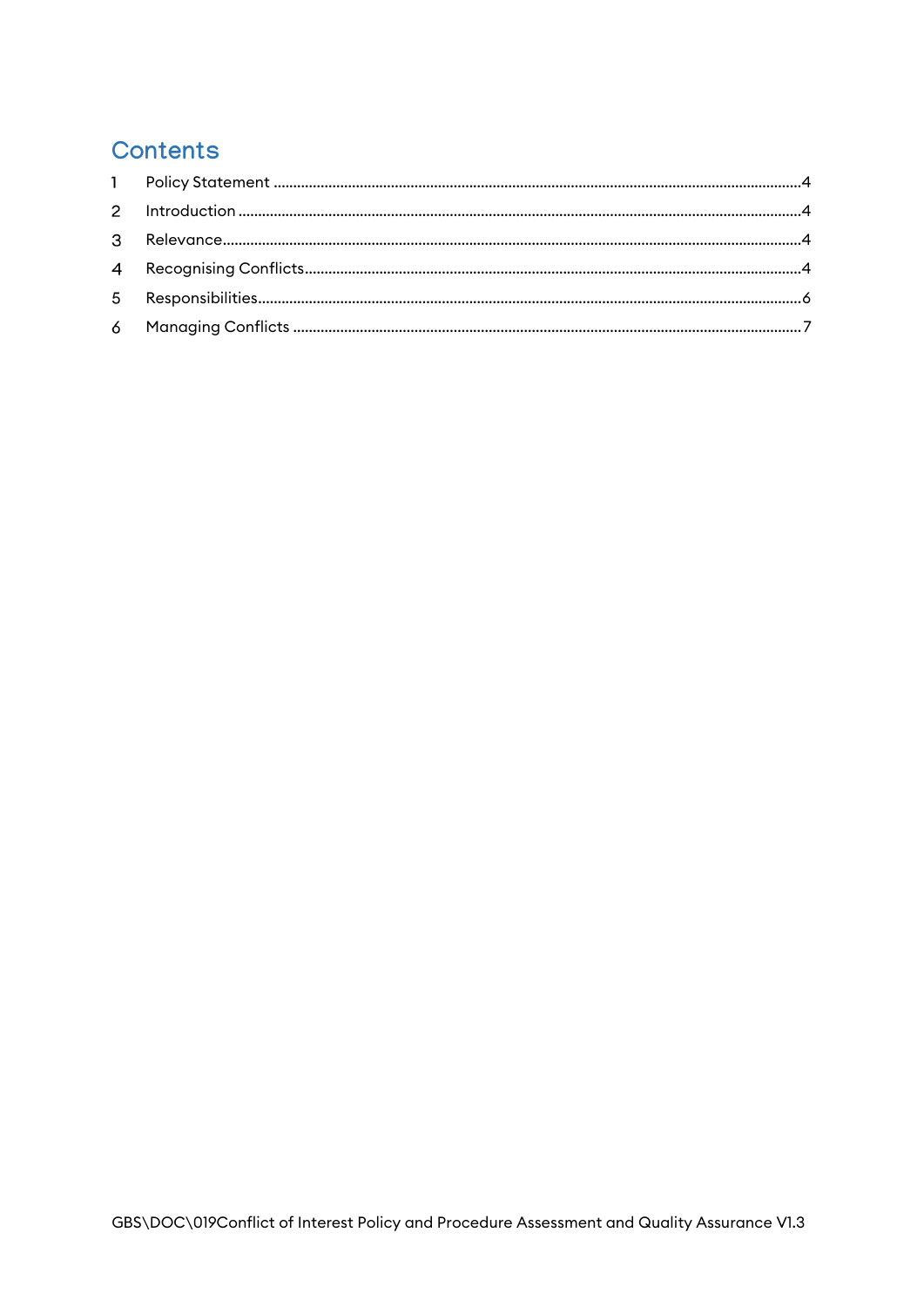# <span id="page-3-0"></span>1 Policy Statement

The purpose of this policy is to:

- highlight and illustrate potential situations where conflicts of interest may arise
- identify the principles that GBS will adopt in the management of conflicts of interest
- set out what actions should be taken by individuals who encounter conflicts of interest
- set out how we will manage identified conflicts of interest.

#### <span id="page-3-1"></span> $\mathcal{P}$ Introduction

The overriding aim of Guard Business Solutions, as a training provider, is to ensure a fit-for-purpose suite of Units of Assessment, and Internal Quality Assurance, that meet the needs of learners and awarding bodies requirements

Key stakeholders are involved in a variety of activities and have a range of functions. GBS recognises that these key stakeholders, and the individuals who work for them, will be keen to maintain the integrity of the qualification as well as their own integrity. The policy aims to reflect this.

More importantly, when a conflict or potential conflict is identified by anyone working to assess a learner then the Head of Quality and Compliance attention should be drawn to it. Individuals should always disclose an activity if they are in doubt about whether it represents a conflict of interest.

#### <span id="page-3-2"></span> $\mathcal{E}$ Relevance

This policy is relevant to all key stakeholders engaged in the implementation, assessment and quality assurance of the qualifications, and any person who can influence the outcomes of the assessment process. This includes Employers, Awarding Organisations, and Learning Providers, Contractors and GBS staff.

# <span id="page-3-3"></span>4 Recognising Conflicts

A conflict of interest is where an individual or organisation has competing interests or loyalties. Conflicts of interest can arise in a variety of circumstances and it is likely that people working with or for us may encounter potential conflicts of interest from time to time.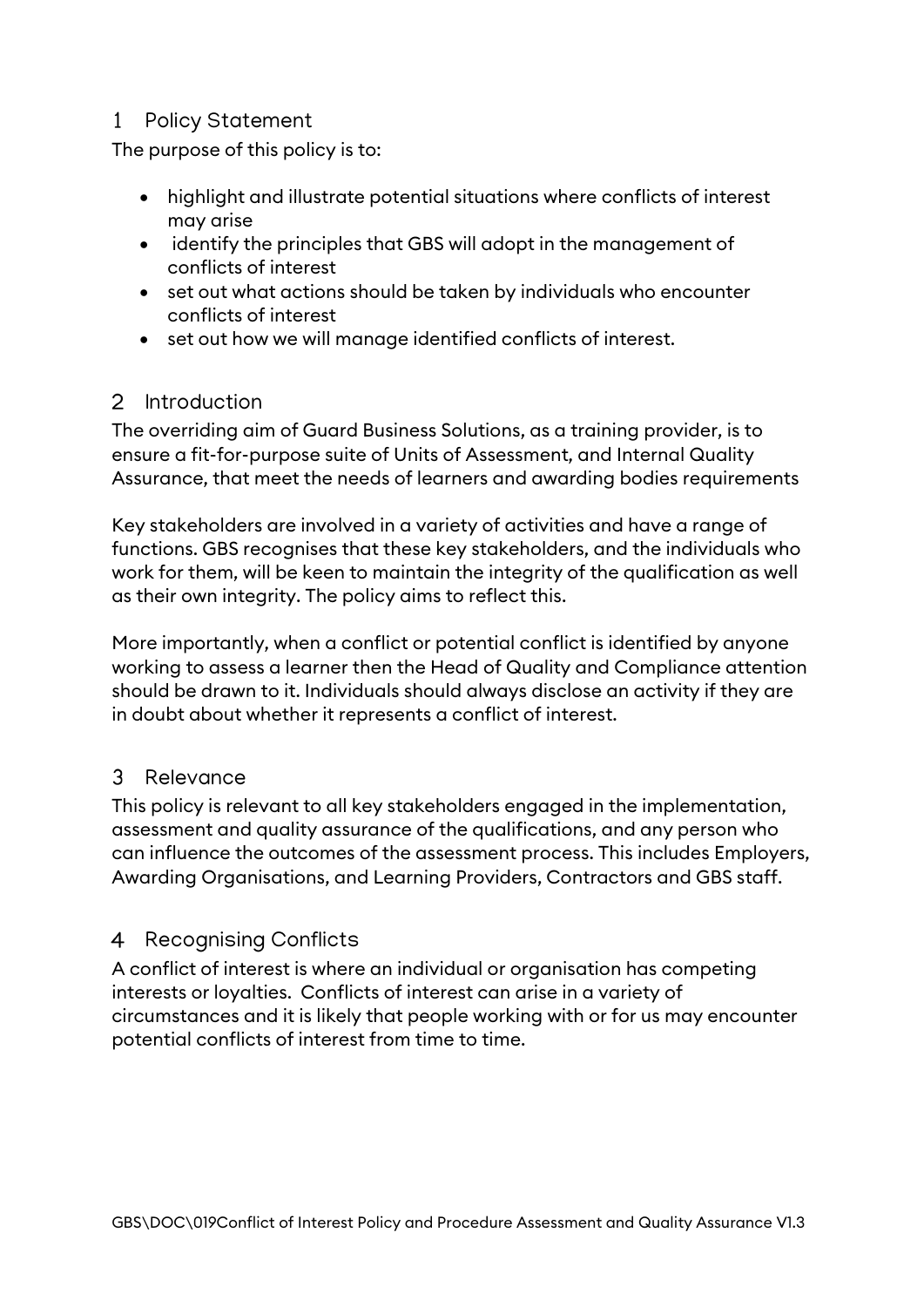Examples include:

- where someone has a position of authority in one organisation which conflicts with their interests in another organisation
- where someone has personal interests that conflict with their professional position
- where someone works for us or carries out work on our behalf, bur who may have paid or unpaid personal interests in another business which uses our products or services or produces similar products
- where someone works for or carries out work on our behalf who has friends or relatives taking our assessments or examinations
- where there is a conflict between income and regulatory responsibilities where training and delivery and awarding rest within one umbrella organisation.

It is the responsibility of all staff at GBS to ensure that they are familiar with this Conflict of Interest Policy and the requirement to disclose any activity that has the potential represent a conflict of interest.

#### The ultimate responsibility of the management of potential and actual conflicts of interest lies with GBS Board of Directors.

GBS acknowledges that it is not always possible to pre-empt when a conflict of interest is likely to arise and this policy is not designed to cover every eventuality. Generally, there will be a conflict of interest if an individual's interest and/or loyalties conflict with those of GBS and those of the awarding body represented.

Conflicts of interest can occur in a number of ways and from a variety of situations. For example, if, for any reason:

- One learner is favoured above another
- There is not account taken of the broad needs of the learner as set out in the awarding bodies guidance/requirements
- An assessor/ verifier works for multiple stakeholders and has difficulty being impartial
- A conflict arises between the learner, assessor, internal quality assurance or awarding body.

# Minimising and Preventing Conflicts

GBS sees one of its functions as facilitating the process of assessment and internal quality assurance by focusing on their responsibilities. In particular: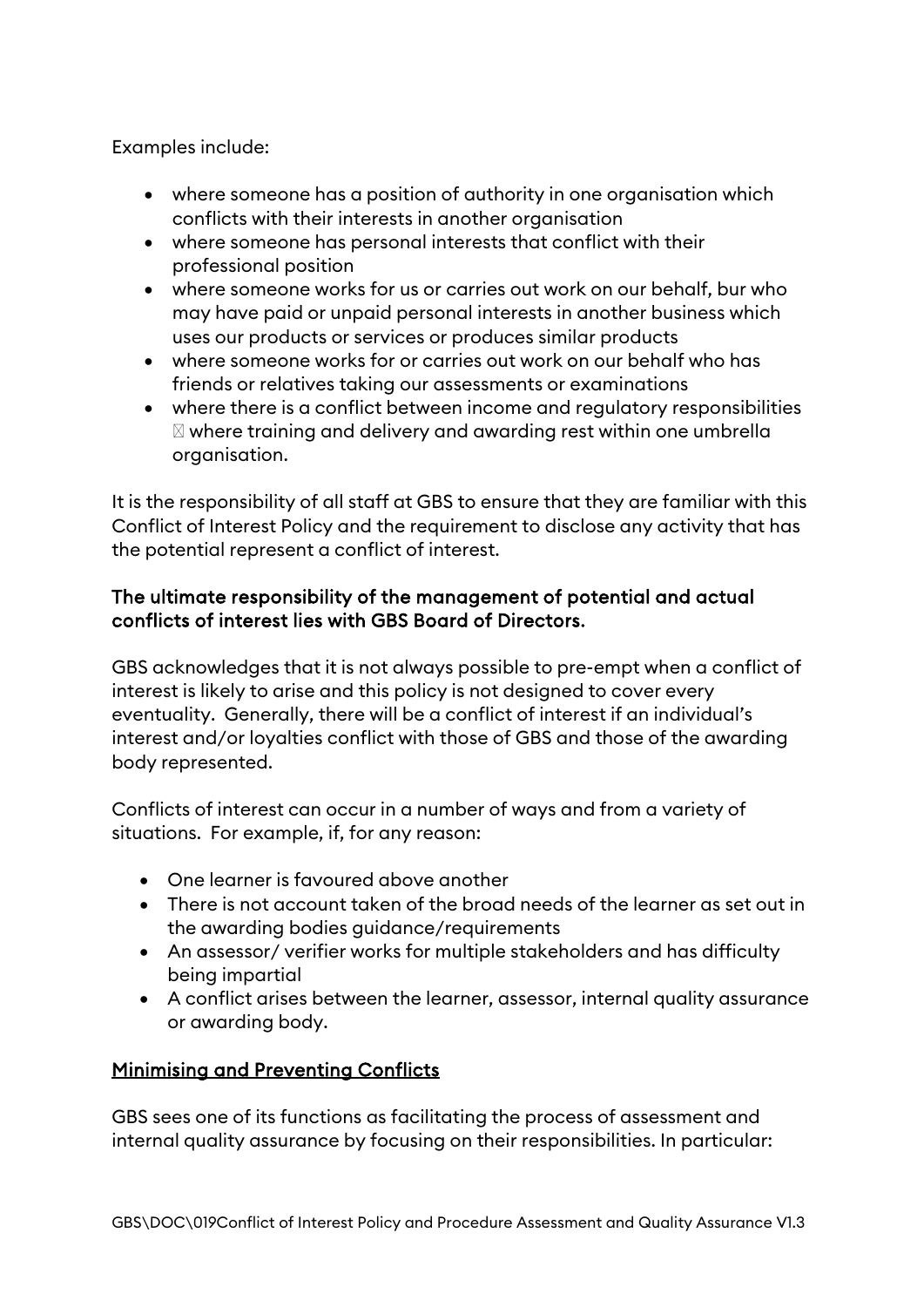- providing and facilitating open dialogue with all stakeholders
- not creating unreasonable barriers to any learners wishing to study with **GBS**
- not favouring a particular qualification or level, to avoid them gaining a competitive advantage
- avoiding arrangements that might reduce competition or create exclusive arrangements
- avoiding practices that could be construed as anti-competitive or restrictive practice
- providing the learner or key stakeholders with objective advice on the viability of qualifications and availability of qualifications for the needs of the sector
- providing all learners and stakeholders with equal access to its services, information, meetings, staff and processes
- enabling open and frank dialogue between learner and stakeholders.

Although this list is not exhaustive, it is felt that by adhering to the principles of neutrality, openness and fairness, conflicts can be avoided or managed without compromising the integrity of the GBS or the individual or organisation concerned.

# <span id="page-5-0"></span>5 Responsibilities

It is the responsibility of all persons, when involved in the assessment of qualifications, internal quality assurance and other associated activities that meet GBS's assessment strategy, to:

- conduct their activities so that the aims of the GBS assessment strategy are implemented
- ensure that they make their role clear and separate this from their other functions, as far as is possible
- monitor their activities, in order to maintain the integrity of the assessment
- devote enough time and intellectual ability to their specific responsibilities
- recognise and report any potential or existing conflict.

The possibility of a conflict or potential conflict may be declared by any key stakeholder as an entity, or any individual.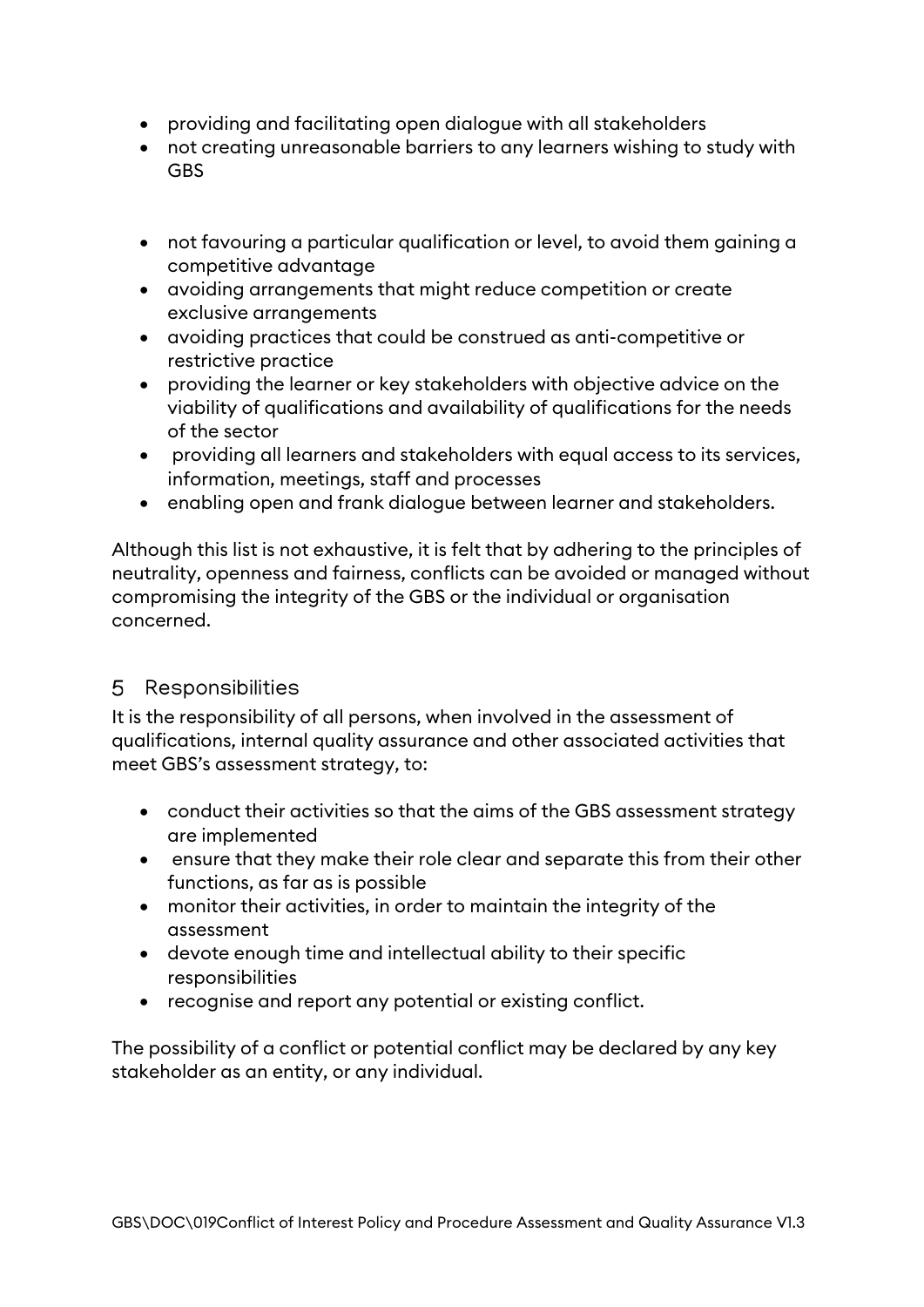# <span id="page-6-0"></span>Managing Conflicts

In most cases, it is envisaged that simple measures will be enough to manage conflicts of interest. It may be that the activity can be managed differently so that conflicts of interest are avoided. In other cases, a simple undertaking by an individual to prioritise the interests of GBS and the awarding body will be all that is required. Only in extreme circumstances where the conflict of interest may be so fundamental and unmanageable, will an individual be prevented from undertaking specific activities.

Monitoring the Policy The policy and procedures will be reviewed annually, to ensure that it is fit for purpose and that it reflects the types of conflicts that may arise, and how those conflicts are managed.

#### Conflict of Interest - Procedure

The procedure for reporting and managing potential or existing conflicts is as follows:

#### 1. Declare Interest

Individual or key stakeholder to declare identified potential or actual conflict.

#### 2. Resolution of Conflict:

A group discussion should take place. The purpose of the discussion is to reach a decision about how the conflict will be managed. Normally, at least three people should be involved at this stage.

The circumstances of the disclosure will dictate who is involved in the discussion. Generally, the discussion will take place between the vocational assessor, curriculum manager/ internal quality assurance and the Director of Education, unless they are involved, or close to the disclosure. In this case, an independent Director will make the decision about who should hold the discussion. It may, for example, be more appropriate for individuals working outside the curriculum team to undertake this role. The individual raising the possibility of a conflict will also take part in the discussion, if this is appropriate.

#### 3. Decision

Normally it will be sufficient to:

- gain an undertaking from the individual or key stakeholder to conduct their responsibilities so that the integrity of the centre is maintained, as well as their own integrity
- reorganise activities and/or key functions so that the conflict is mitigated.